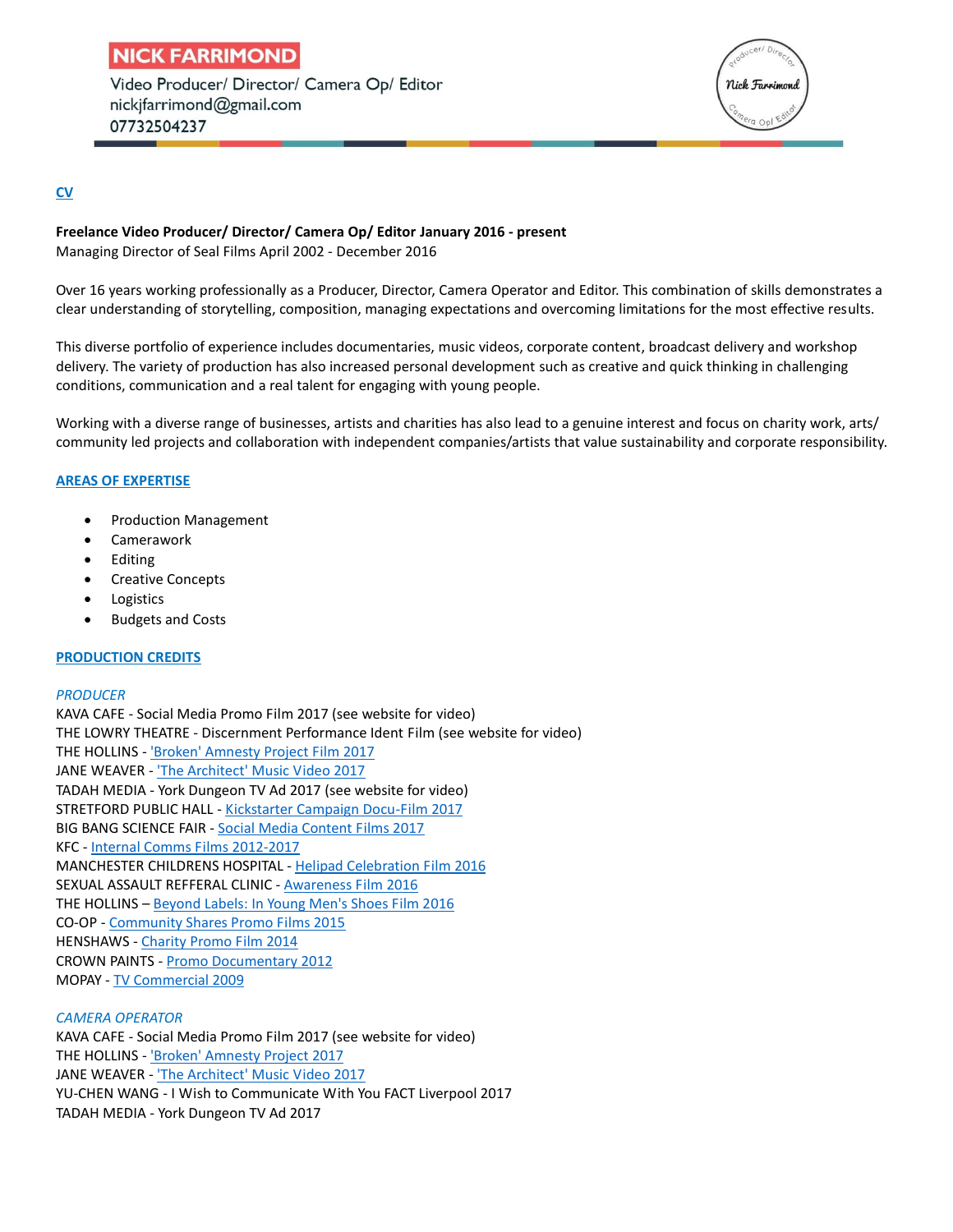BIG BANG SCIENCE FAIR - [Social Media Content Films](https://www.youtube.com/watch?v=Eguynn8oYAQ) 2017 STRETFORD PUBLIC HALL - [Kickstarter Campaign Docu-Film](https://www.youtube.com/watch?v=3wX243z_NQg&t=8s) 2017 MANCHESTER CHILDRENS HOSPITAL - [Lottery Promo Film 2016](https://vimeo.com/189181720)  MANCHESTER CHILDRENS HOSPITAL - [Helipad Celebration Film](https://www.youtube.com/watch?v=4nTH2aztTQk) 2016 STAGECOACH - Uni-Rider [Promo Film, 2016](https://vimeo.com/182105998) BLACKPOOL & FYLDE COLLEGE - [Promo Film](https://vimeo.com/177202121) 2016 TOUR SERIES - [TV Coverage \(ITV4\) 2016](https://www.youtube.com/watch?v=B-fStrQcmGU) SADOLIN - [TV Commerical Idents](https://vimeo.com/125139384) 2015-2016 CO-OP - [Community Shares Promo Films](https://www.youtube.com/watch?v=H2U9XUBy7KI&t=99s) 2015 RIDE LONDON - [Live TV Coverage \(BBC\) 2015](https://www.youtube.com/watch?v=AeHHnkqdSB8) CYCLE SHOW - TV Show (ITV4), 2014 BPP - [Online Promo Films](https://www.youtube.com/watch?v=ayMypqR1ph8) 2013-2016 KFC - [Internal Comms Films 2012-2017](https://vimeo.com/154744442) APS - Event Coverage, 2013-Present BENTLEY - Event Coverage, 2013 DW SPORTS - TV Commercial, 2012 BARNARDO'S - Promo Film, 2011 JD WILLIAMS - Promo Films, 2009 STANFORD 20-20 CRICKET SHOW - [TV Show 2008](https://www.youtube.com/watch?v=Ai1oOq1vr9k) HOMESEARCH – TV Show (Channel M), 2008 ROB McCULLOCH - ['Golden Boy' Music Video 2007](https://www.youtube.com/watch?v=RfsPc-3NyiE)

#### *EDITOR*

KAVA CAFE - Social Media Promo Film 2017 (see website for video) THE HOLLINS - ['Broken' Amnesty Project](https://www.youtube.com/watch?v=PVl_GMnKnts&feature=youtu.be) 2017 JANE WEAVER - 'The Architect' [Music Video 2017](https://www.youtube.com/watch?v=keXHh0lr2y8) TADAH MEDIA - York Dungeon TV Ad 2017 BIG BANG SCIENCE FAIR - [Social Media Content Films 2017](https://www.youtube.com/watch?v=gP1mU6gpNq0&t=8s) UNITY HALL WELLBEING CENTRE - Promo Docu-Film, 2017 STRETFORD PUBLIC HALL - [Kickstarter Campaign Docu-Film](https://www.youtube.com/watch?v=3wX243z_NQg&t=8s) 2017 BLACKPOOL & FYLDE COLLEGE - [Promo Film](https://vimeo.com/177202121) 2016 MANCHESTER CHILDRENS HOSPITAL - [Helipad Celebration Film](https://www.youtube.com/watch?v=4nTH2aztTQk) 2016 HOLLINS TECH COLLEGE - [Beyond Labels: In Young Men's Shoes Film 2016](https://www.youtube.com/watch?v=XGtVbO0NYh4&t=131s) CROWN PAINTS - [Colour Trends Animated Content 2016](https://www.youtube.com/watch?v=i_oYIR8QIFA) BPP PROFESSIONAL APPRENTICESHIPS - [Promo Films 2016](https://www.youtube.com/watch?v=wJnfKMpWqBw) ADIDAS - Internal Communications Celebration Promo Film, 2015 CO-OP - [Community Shares Promo Films 2015](https://www.youtube.com/watch?v=rnzndlQAfhA) KFC - Content Production for Annual RGM Conference, 2012-2016 CSL - Promotional Films, 2012 SPINNINGFIELDS - Promo Film, 2011 CROWN PAINTS - Promo Film, 2011 PROTECT YOUR BUBBLE - [Social Media Content Films 2011](https://www.youtube.com/watch?v=-L0FlKSPLUI) SIMPLY YOURS - Live Event, 2008 BURNLEY YOUTH THEATRE - [Youth Dramas 2006-2014](https://www.youtube.com/watch?v=v4A8AZDtveY)

#### *TEACHING*

CARTWHEEL ARTS - Faciitated Digital Content workshops, 2017 FUTUREWORKS - Facilitated Filming workshops, 2008 BURNLEY YOUTH THEATRE - Facilitated Filming workshops, 2002-2008

#### **EDUCATION**

**BA Hons Media Production - Grade 2:1** (1998-2001) *University of Lincoln*, *UK* **BTEC National Diploma Media Production - Distinction** (1996-1998) *Blackburn College*, *UK*